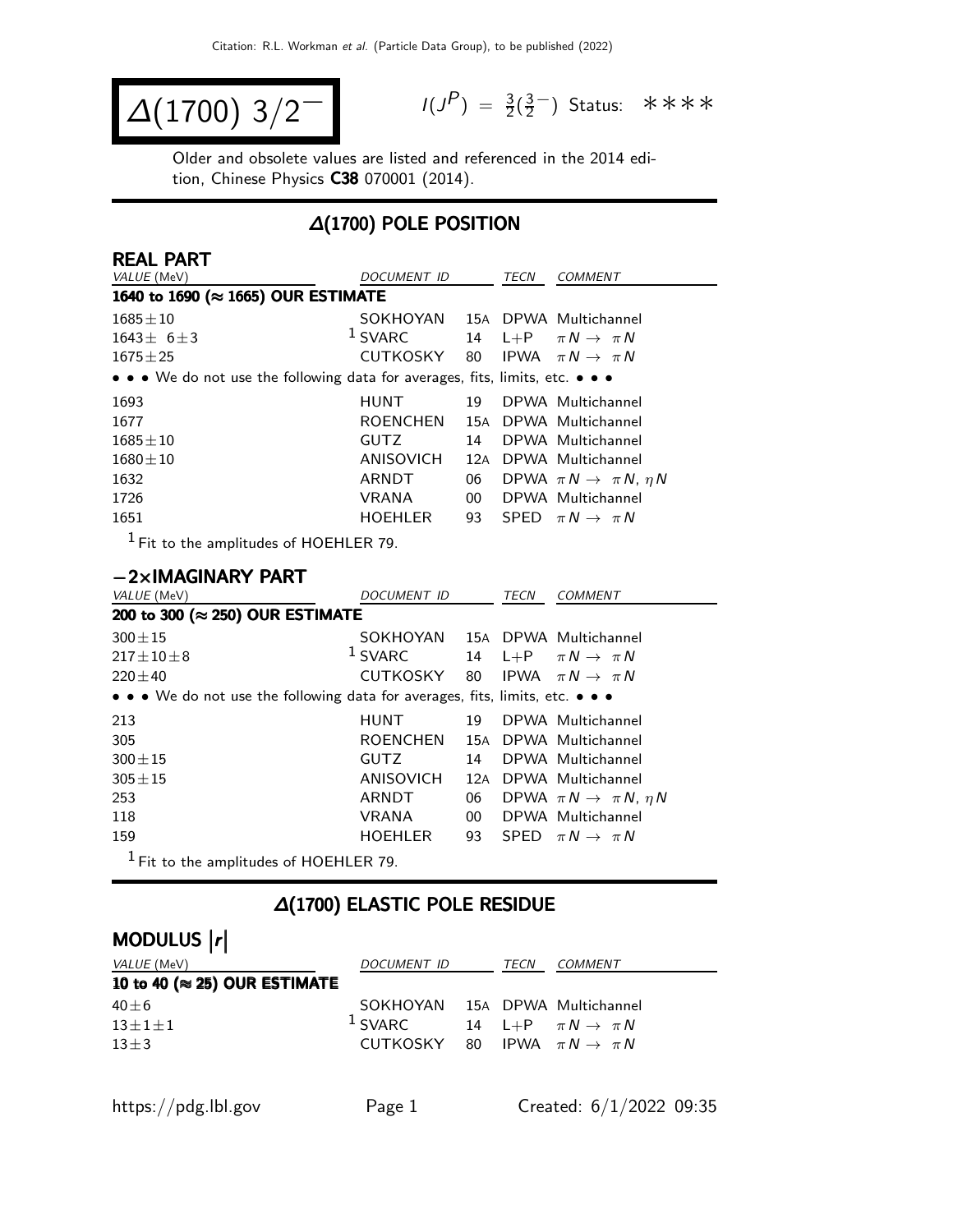| 24       | ROENCHEN 15A DPWA Multichannel            |  |                                              |
|----------|-------------------------------------------|--|----------------------------------------------|
| $40 + 6$ | GUTZ CONT                                 |  | 14 DPWA Multichannel                         |
| $42 + 7$ | ANISOVICH 12A DPWA Multichannel           |  |                                              |
| -18      | ARNDT                                     |  | 06 DPWA $\pi N \rightarrow \pi N$ , $\eta N$ |
| 10       | HOEHLER 93 SPED $\pi N \rightarrow \pi N$ |  |                                              |
|          |                                           |  |                                              |

 $<sup>1</sup>$  Fit to the amplitudes of HOEHLER 79.</sup>

### PHASE θ

| VALUE $(^\circ)$                                                              | <i>DOCUMENT ID</i>                         |  | TECN | <b>COMMENT</b>                               |  |  |  |
|-------------------------------------------------------------------------------|--------------------------------------------|--|------|----------------------------------------------|--|--|--|
| $-40$ to 0 ( $\approx -20$ ) OUR ESTIMATE                                     |                                            |  |      |                                              |  |  |  |
| $-1$ $\pm 10$                                                                 | SOKHOYAN 15A DPWA Multichannel             |  |      |                                              |  |  |  |
| $-30 + 4 + 3$                                                                 | $1$ SVARC                                  |  |      | 14 L+P $\pi N \rightarrow \pi N$             |  |  |  |
| $-40$                                                                         | ARNDT                                      |  |      | 06 DPWA $\pi N \rightarrow \pi N$ , $\eta N$ |  |  |  |
| $-20 \pm 25$                                                                  | CUTKOSKY 80 IPWA $\pi N \rightarrow \pi N$ |  |      |                                              |  |  |  |
| • • • We do not use the following data for averages, fits, limits, etc. • • • |                                            |  |      |                                              |  |  |  |
| $-7.3$                                                                        | ROENCHEN 15A DPWA Multichannel             |  |      |                                              |  |  |  |
| $-1$ $\pm 10$                                                                 | <b>GUTZ</b>                                |  |      | 14 DPWA Multichannel                         |  |  |  |
| $-3$ $\pm 15$                                                                 | ANISOVICH 12A DPWA Multichannel            |  |      |                                              |  |  |  |
| $1$ Fit to the amplitudes of HOEHLER 79.                                      |                                            |  |      |                                              |  |  |  |

### ∆(1700) INELASTIC POLE RESIDUE

The "normalized residue" is the residue divided by  $\Gamma_{pole}/2$ .

### Normalized residue in  $N\pi \to \Delta(1700) \to \Delta\eta$

|                                                                                                                                                                                                                                          | $\begin{array}{ccccccccc} \textit{MODULUS} & \textit{PHASE}& \texttt{?} & \textit{OOCUMENT ID} & \textit{TECN} & \textit{COMMENT} \end{array}$                                                                                                                                                                                                                                                                                          |                                |  |                           |
|------------------------------------------------------------------------------------------------------------------------------------------------------------------------------------------------------------------------------------------|-----------------------------------------------------------------------------------------------------------------------------------------------------------------------------------------------------------------------------------------------------------------------------------------------------------------------------------------------------------------------------------------------------------------------------------------|--------------------------------|--|---------------------------|
|                                                                                                                                                                                                                                          | $0.12 \pm 0.02$ $-60 \pm 12$ GUTZ 14 DPWA Multichannel                                                                                                                                                                                                                                                                                                                                                                                  |                                |  |                           |
|                                                                                                                                                                                                                                          | • • • We do not use the following data for averages, fits, limits, etc. • • •                                                                                                                                                                                                                                                                                                                                                           |                                |  |                           |
|                                                                                                                                                                                                                                          | $0.12 \pm 0.03$ $-60 \pm 15$ ANISOVICH 12A DPWA Multichannel                                                                                                                                                                                                                                                                                                                                                                            |                                |  |                           |
|                                                                                                                                                                                                                                          | Normalized residue in $N\pi \rightarrow \Delta(1700) \rightarrow \Sigma K$                                                                                                                                                                                                                                                                                                                                                              |                                |  |                           |
|                                                                                                                                                                                                                                          | $\begin{array}{ccccccccc} \textit{MODULUS} & \hspace{1.5cm} & \textit{PHASE}& \textcircled{^{\circ}} & \hspace{1.5cm} & \textit{DOCUMENT} & \textit{ID} & \hspace{1.5cm} & \textit{TECN} & \hspace{1.5cm} & \textit{COMMENT} & \end{array}$                                                                                                                                                                                             |                                |  |                           |
|                                                                                                                                                                                                                                          | • • • We do not use the following data for averages, fits, limits, etc. • • •                                                                                                                                                                                                                                                                                                                                                           |                                |  |                           |
| $0.011 - 147$                                                                                                                                                                                                                            |                                                                                                                                                                                                                                                                                                                                                                                                                                         | ROENCHEN 15A DPWA Multichannel |  |                           |
|                                                                                                                                                                                                                                          | Normalized residue in $N\pi \to \Delta(1700) \to N(1535)\pi$                                                                                                                                                                                                                                                                                                                                                                            |                                |  |                           |
|                                                                                                                                                                                                                                          | $\begin{array}{ccccccccc} \textit{MODULUS} & \textit{PHASE} & \textit{O} & \textit{O} & \textit{O} & \textit{O} & \textit{O} & \textit{O} & \textit{O} & \textit{O} & \textit{O} & \textit{M} & \textit{M} & \textit{M} & \textit{M} & \textit{M} & \textit{M} & \textit{M} & \textit{M} & \textit{M} & \textit{M} & \textit{M} & \textit{M} & \textit{M} & \textit{M} & \textit{M} & \textit{M} & \textit{M} & \textit{M} & \textit{M$ |                                |  |                           |
|                                                                                                                                                                                                                                          | $0.035 \pm 0.015$ $-75 \pm 30$ GUTZ 14 DPWA Multichannel                                                                                                                                                                                                                                                                                                                                                                                |                                |  |                           |
|                                                                                                                                                                                                                                          | Normalized residue in $N\pi \to \Delta(1700) \to \Delta(1232)\pi$ , S-wave                                                                                                                                                                                                                                                                                                                                                              |                                |  |                           |
|                                                                                                                                                                                                                                          | <u>MODULUS</u> PHASE (°)                                                                                                                                                                                                                                                                                                                                                                                                                | DOCUMENT ID TECN COMMENT       |  |                           |
|                                                                                                                                                                                                                                          | $0.25 \pm 0.12$ 135 $\pm$ 45 SOKHOYAN 15A DPWA Multichannel                                                                                                                                                                                                                                                                                                                                                                             |                                |  |                           |
|                                                                                                                                                                                                                                          | • • • We do not use the following data for averages, fits, limits, etc. • • •                                                                                                                                                                                                                                                                                                                                                           |                                |  |                           |
| 0.39                                                                                                                                                                                                                                     | 151                                                                                                                                                                                                                                                                                                                                                                                                                                     | ROENCHEN 15A DPWA Multichannel |  |                           |
|                                                                                                                                                                                                                                          | Normalized residue in $N\pi \to \Delta(1700) \to \Delta(1232)\pi$ , D-wave                                                                                                                                                                                                                                                                                                                                                              |                                |  |                           |
| $\begin{array}{ccccccccc} \textit{MODULUS} & \hspace{1.5cm} & \textit{PHASE}& \textcircled{?} & \hspace{1.5cm} & \textit{DOCUMENT ID} & \hspace{1.5cm} & \textit{TECN} & \hspace{1.5cm} & \textit{COMMENT} & \hspace{1.5cm} \end{array}$ |                                                                                                                                                                                                                                                                                                                                                                                                                                         |                                |  |                           |
|                                                                                                                                                                                                                                          |                                                                                                                                                                                                                                                                                                                                                                                                                                         |                                |  |                           |
|                                                                                                                                                                                                                                          | $0.12 \pm 0.06$ - $160 \pm 30$ SOKHOYAN 15A DPWA Multichannel                                                                                                                                                                                                                                                                                                                                                                           |                                |  |                           |
| https://pdg.lbl.gov                                                                                                                                                                                                                      | Page 2                                                                                                                                                                                                                                                                                                                                                                                                                                  |                                |  | Created: $6/1/2022$ 09:35 |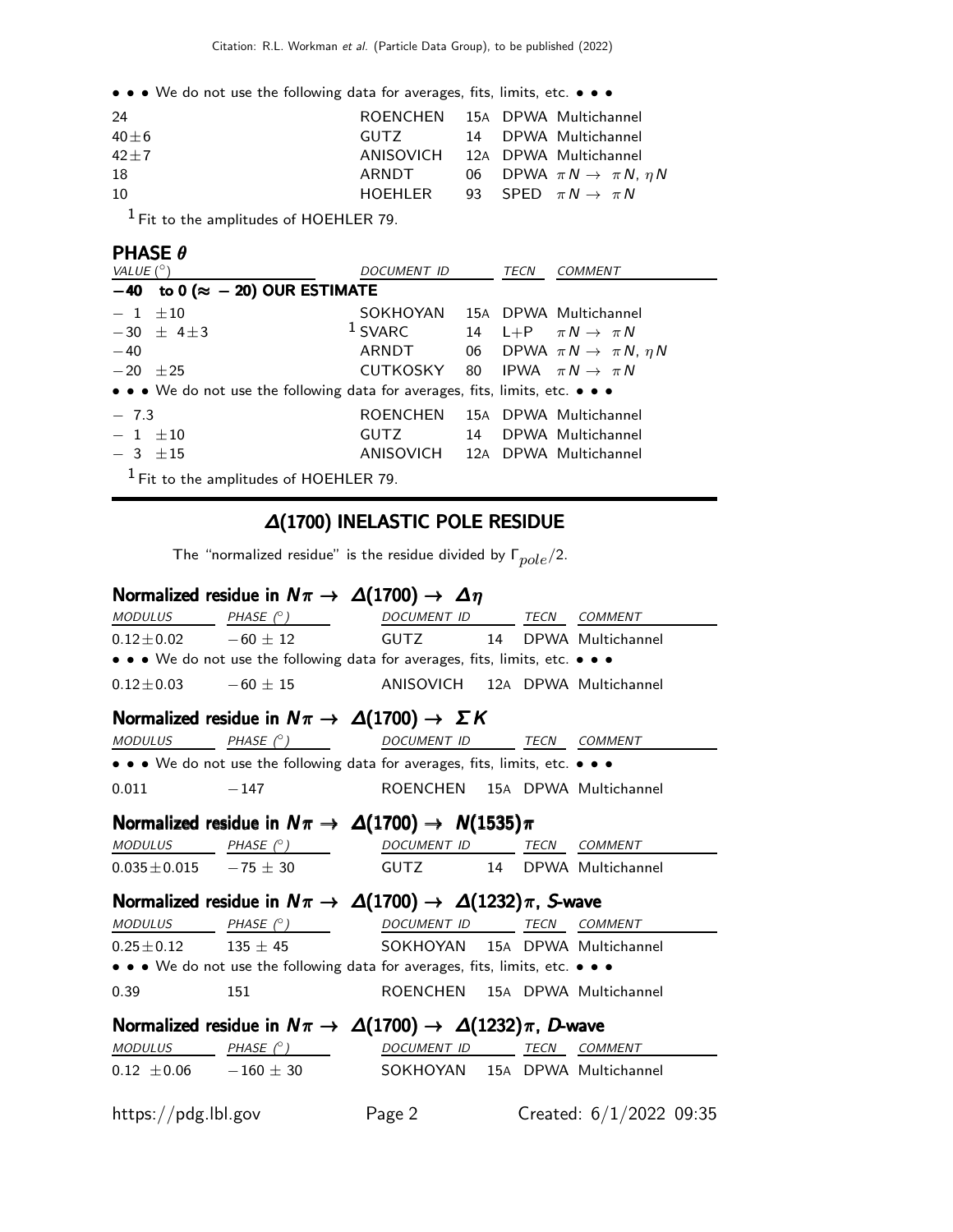.054 166 ROENCHEN 15A DPWA Multichannel

### Normalized residue in  $N\pi \rightarrow \Delta(1700) \rightarrow N(1520)\pi$ , P-wave

| <i>MODULUS</i>  | PHASE (° ) | <i>DOCUMENT ID</i> | TFCN | <i>COMMENT</i>        |
|-----------------|------------|--------------------|------|-----------------------|
| $0.10 \pm 0.03$ | $-10 + 20$ | SOKHOYAN           |      | 15A DPWA Multichannel |

### ∆(1700) BREIT-WIGNER MASS

| VALUE (MeV)   |                                                                               | DOCUMENT ID                            |        | TECN | <b>COMMENT</b>                                         |
|---------------|-------------------------------------------------------------------------------|----------------------------------------|--------|------|--------------------------------------------------------|
|               | 1690 to 1730 (≈ 1710) OUR ESTIMATE                                            |                                        |        |      |                                                        |
| $1704 \pm 8$  |                                                                               |                                        |        |      | GOLOVATCH 19 DPWA $\gamma p \rightarrow \pi^+ \pi^- p$ |
| $1720 \pm 5$  |                                                                               | <sup>1</sup> HUNT 19 DPWA Multichannel |        |      |                                                        |
| $1715 \pm 20$ |                                                                               | SOKHOYAN 15A DPWA Multichannel         |        |      |                                                        |
|               | $1695.0 \pm 1.3$                                                              | $1$ ARNDT                              |        |      | 06 DPWA $\pi N \rightarrow \pi N$ , $\eta N$           |
| $1710 \pm 30$ |                                                                               | CUTKOSKY                               |        |      | 80 IPWA $\pi N \rightarrow \pi N$                      |
| $1680 \pm 70$ |                                                                               | HOEHLER                                |        |      | 79 IPWA $\pi N \rightarrow \pi N$                      |
|               | • • • We do not use the following data for averages, fits, limits, etc. • • • |                                        |        |      |                                                        |
| $1715 \pm 20$ |                                                                               | <b>GUTZ</b>                            | 14     |      | DPWA Multichannel                                      |
| 1715          | $+30$<br>$-15$                                                                | ANISOVICH                              |        |      | 12A DPWA Multichannel                                  |
| 1691          | $+4$                                                                          | $^1$ SHRESTHA                          |        |      | 12A DPWA Multichannel                                  |
| $1678 \pm 1$  |                                                                               | <b>PENNER</b>                          |        |      | 02C DPWA Multichannel                                  |
| 1732 $\pm 23$ |                                                                               | VRANA                                  | $00-1$ |      | DPWA Multichannel                                      |
|               | $1 \sim 1$ . The set of $\sim 1$                                              |                                        |        |      |                                                        |

Statistical error only.

### ∆(1700) BREIT-WIGNER WIDTH

| VALUE (MeV)                                                                   | DOCUMENT ID                          |                 | TECN | <b>COMMENT</b>                               |  |  |  |
|-------------------------------------------------------------------------------|--------------------------------------|-----------------|------|----------------------------------------------|--|--|--|
| 220                                                                           | to 380 ( $\approx$ 300) OUR ESTIMATE |                 |      |                                              |  |  |  |
| $+35$<br>295                                                                  | GOLOVATCH 19                         |                 |      | DPWA $\gamma p \rightarrow \pi^+ \pi^- p$    |  |  |  |
| $+14$<br>226                                                                  | $1$ HUNT                             | 19              |      | DPWA Multichannel                            |  |  |  |
| 300 $\pm 25$                                                                  | SOKHOYAN 15A DPWA Multichannel       |                 |      |                                              |  |  |  |
| $375.5 \pm 7.0$                                                               | $1$ ARNDT                            |                 |      | 06 DPWA $\pi N \rightarrow \pi N$ , $\eta N$ |  |  |  |
| 280<br>$+80$                                                                  | CUTKOSKY                             | 80              |      | IPWA $\pi N \rightarrow \pi N$               |  |  |  |
| $\pm80$<br>230                                                                | HOEHLER                              | 79              |      | IPWA $\pi N \rightarrow \pi N$               |  |  |  |
| • • • We do not use the following data for averages, fits, limits, etc. • • • |                                      |                 |      |                                              |  |  |  |
| $+25$<br>300                                                                  | <b>GUTZ</b>                          | 14              |      | DPWA Multichannel                            |  |  |  |
| $^{+40}_{-15}$<br>310                                                         | ANISOVICH                            |                 |      | 12A DPWA Multichannel                        |  |  |  |
| 248<br>$+9$                                                                   | $1$ SHRESTHA                         |                 |      | 12A DPWA Multichannel                        |  |  |  |
| 606<br>$+15$                                                                  | <b>PENNER</b>                        | 02C             |      | DPWA Multichannel                            |  |  |  |
| 119<br>±70                                                                    | VRANA                                | 00 <sup>1</sup> |      | DPWA Multichannel                            |  |  |  |
| <sup>1</sup> Statistical error only.                                          |                                      |                 |      |                                              |  |  |  |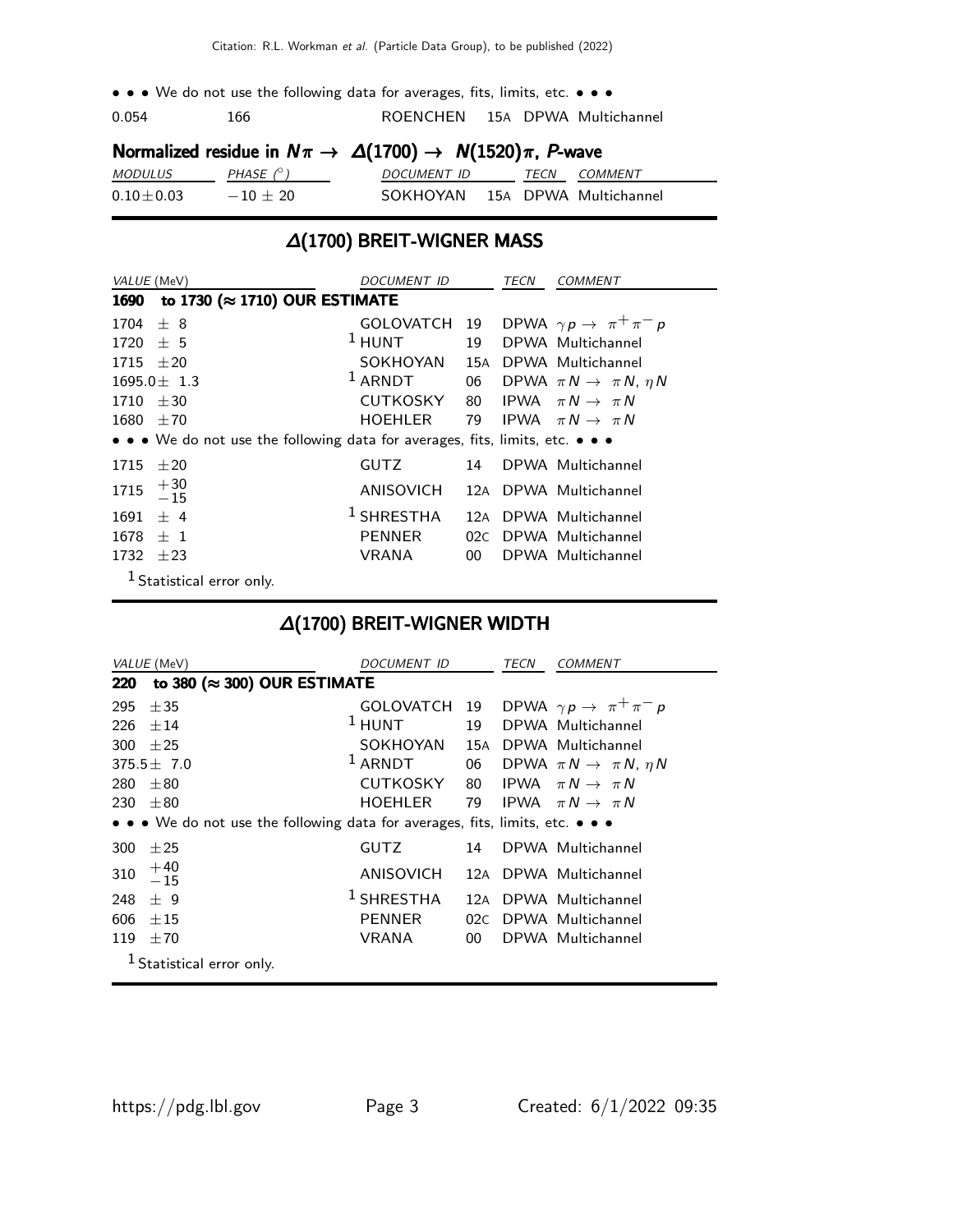### ∆(1700) DECAY MODES

The following branching fractions are our estimates, not fits or averages.

|                       | Mode                       | Fraction $(\Gamma_i/\Gamma)$ |
|-----------------------|----------------------------|------------------------------|
| $\Gamma_1$            | $N\pi$                     | $10 - 20 \%$                 |
| $\Gamma_2$            | $N\pi\pi$                  | $>31\%$                      |
| $\Gamma_3$            | $\Delta(1232)\pi$          | $9 - 70 \%$                  |
| $\Gamma_4$            | $\Delta(1232)\pi$ , S-wave | $5 - 54 \%$                  |
| $\Gamma_5$            | $\Delta(1232)\pi$ , D-wave | $4 - 16 \%$                  |
| $\Gamma_6$            | $N\rho$ , S=3/2, S-wave    | $22 - 32%$                   |
| $\Gamma_7$            | $N(1520)\pi$ , P-wave      | $1 - 5 \%$                   |
| $\Gamma_8$            | $N(1535)\pi$               | $0.5 - 1.5 \%$               |
| $\Gamma$ <sub>9</sub> | $\Delta(1232)\eta$         | $3 - 7\%$                    |
| $\Gamma_{10}$         | $N\gamma$                  | $0.22 - 0.60 \%$             |
| $\Gamma_{11}$         | $N\gamma$ , helicity=1/2   | $0.12 - 0.30 \%$             |
| $\Gamma_{12}$         | $N\gamma$ , helicity=3/2   | $0.10 - 0.30 \%$             |

### ∆(1700) BRANCHING RATIOS

Γ $(N\pi)/\Gamma_{\rm total}$ )/Γ<sub>total</sub> Γ<sub>1</sub>/Γ VALUE (%)  $DOCUMENT$  ID TECN COMMENT 10 to 20 OUR ESTIMATE 15  $\pm 2$ <sup>1</sup> HUNT 19 DPWA Multichannel  $22 \pm 4$ <br>15.6 $\pm$ 0.1 SOKHOYAN 15A DPWA Multichannel<br>14.8 ARNDT 06 DPWA  $\pi N \rightarrow \pi N$ , 15.6±0.1 06 DPWA  $\pi N \rightarrow \pi N$ ,  $\eta N$ 12  $\pm$ 3 CUTKOSKY 80 IPWA  $\pi N \rightarrow \pi N$ 20  $\pm$ 3 HOEHLER 79 IPWA  $\pi N \rightarrow \pi N$ • • • We do not use the following data for averages, fits, limits, etc. • • • 22 ±4 GUTZ 14 DPWA Multichannel 22  $\pm$ 4 ANISOVICH 12A DPWA Multichannel 14  $\pm 1$ <sup>1</sup> SHRESTHA 12A DPWA Multichannel 14 ±1 PENNER 02C DPWA Multichannel 5  $\pm 1$  VRANA 00 DPWA Multichannel 1 Statistical error only.  $\Gamma(N\pi\pi)/\Gamma_{\rm total}$  π VALUE DOCUMENT ID TECN COMMENT **0.89±0.11** GOLOVATCH 19 DPWA  $\gamma p \to \pi^+ \pi^- p$ 

| $\Gamma(\Delta(1232)\pi, S$ -wave)/ $\Gamma_{\text{total}}$ |                                |      |                      | $\Gamma_{4}/\Gamma$ |
|-------------------------------------------------------------|--------------------------------|------|----------------------|---------------------|
| VALUE (%)                                                   | <i>DOCUMENT ID</i>             | TECN | <i>COMMENT</i>       |                     |
| $49 + 5$                                                    | $1$ HUNT                       |      | 19 DPWA Multichannel |                     |
| $20 + 15$                                                   | SOKHOYAN 15A DPWA Multichannel |      |                      |                     |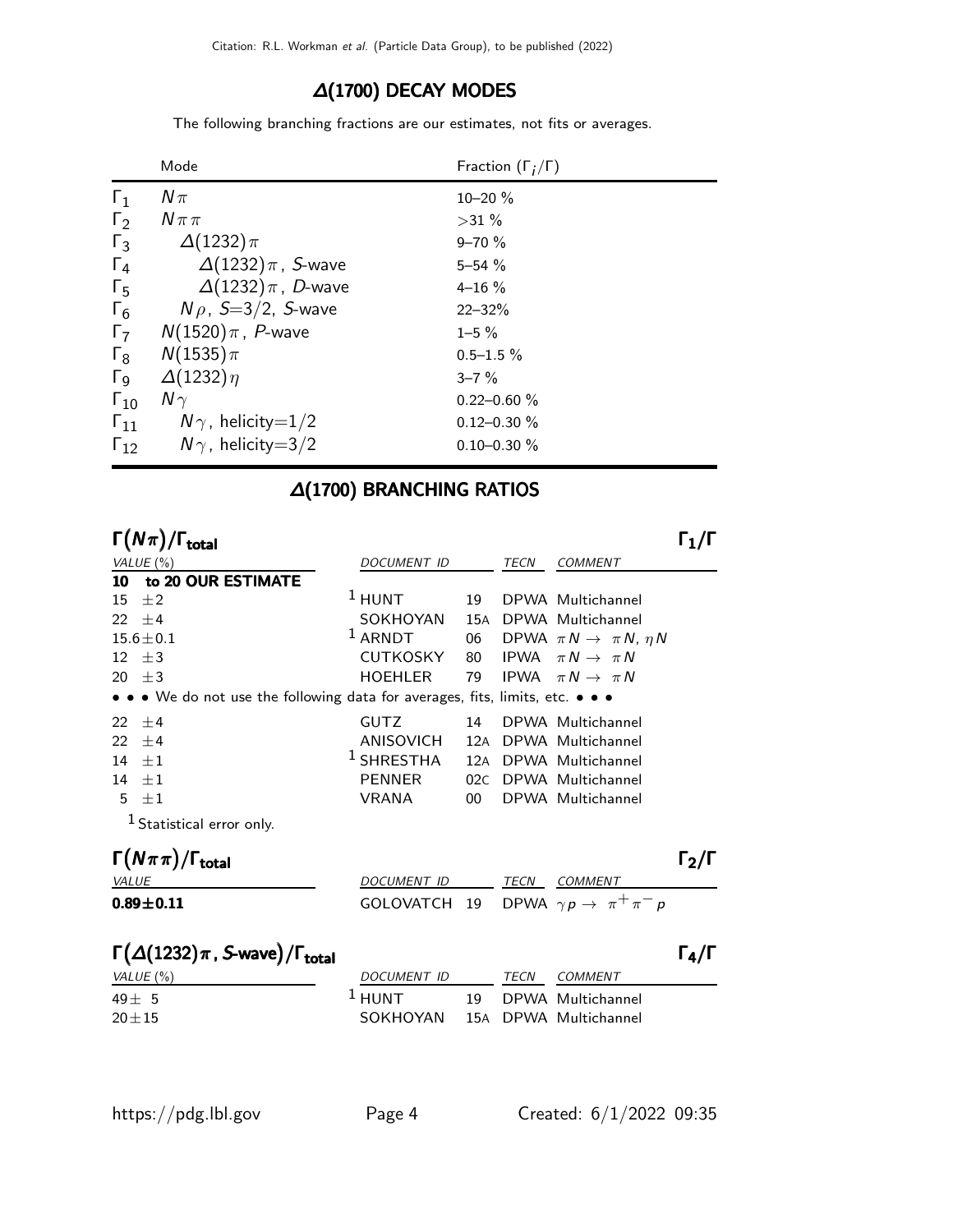| $20 + \frac{25}{13}$ | ANISOVICH 12A DPWA Multichannel      |  |                      |
|----------------------|--------------------------------------|--|----------------------|
| $54 + 3$             | $1$ SHRESTHA $12A$ DPWA Multichannel |  |                      |
| $90 + 2$             | VRANA                                |  | 00 DPWA Multichannel |
|                      |                                      |  |                      |

1 Statistical error only.

### $\Gamma(\Delta(1232)\pi$  , D-wave) / Γ<sub>total</sub> Γ<sub>5</sub>/Γ total and  $\overline{5}/1$

| VALUE (%)                                                                     | DOCUMENT ID                                 |    | TECN | <i>COMMENT</i>    |  |
|-------------------------------------------------------------------------------|---------------------------------------------|----|------|-------------------|--|
| $7.6\pm$ 0.3                                                                  | $1$ HUNT                                    | 19 |      | DPWA Multichannel |  |
| $10 \pm 6$                                                                    | SOKHOYAN 15A DPWA Multichannel              |    |      |                   |  |
| • • • We do not use the following data for averages, fits, limits, etc. • • • |                                             |    |      |                   |  |
| $12 \begin{array}{c} +14 \\ -7 \end{array}$                                   | ANISOVICH 12A DPWA Multichannel             |    |      |                   |  |
| $1 \pm 1$                                                                     | <sup>1</sup> SHRESTHA 12A DPWA Multichannel |    |      |                   |  |
| $4 \pm 1$                                                                     | VRANA                                       | 00 |      | DPWA Multichannel |  |
| $10$ $\ldots$                                                                 |                                             |    |      |                   |  |

<sup>1</sup> Statistical error only.

## $\Gamma(N \rho, S=3/2, S$ -wave $)/\Gamma_{\text{total}}$  6/Γ

| VALUE (%)                                                                     | DOCUMENT ID                                 | TECN | <i>COMMENT</i>       |
|-------------------------------------------------------------------------------|---------------------------------------------|------|----------------------|
| $27 + 5$                                                                      | $1$ HUNT                                    |      | 19 DPWA Multichannel |
| • • • We do not use the following data for averages, fits, limits, etc. • • • |                                             |      |                      |
| $30\pm3$                                                                      | <sup>1</sup> SHRESTHA 12A DPWA Multichannel |      |                      |
| $1 + 1$                                                                       | VRANA                                       |      | 00 DPWA Multichannel |
| <sup>1</sup> Statistical error only.                                          |                                             |      |                      |

| $\Gamma(N(1520)\pi, P$ -wave)/ $\Gamma_{\text{total}}$                                                                               |                    |    |             |                                          | Г $_{\rm 7}/$ Г     |
|--------------------------------------------------------------------------------------------------------------------------------------|--------------------|----|-------------|------------------------------------------|---------------------|
| VALUE $(\%)$                                                                                                                         | DOCUMENT ID        |    | <b>TECN</b> | <b>COMMENT</b>                           |                     |
| $3\pm2$                                                                                                                              | SOKHOYAN           |    |             | 15A DPWA Multichannel                    |                     |
| $\Gamma(N(1535)\pi)/\Gamma_{\rm total}$                                                                                              |                    |    |             |                                          | $\Gamma_8/\Gamma$   |
| VALUE(%)                                                                                                                             | <i>DOCUMENT ID</i> |    | TECN        | <b>COMMENT</b>                           |                     |
| $1.0 \pm 0.5$                                                                                                                        | <b>GUTZ</b>        | 14 |             | DPWA Multichannel                        |                     |
| $\bullet\,\bullet\,\bullet\,$ We do not use the following data for averages, fits, limits, etc. $\bullet\,\bullet\,\bullet\,\bullet$ |                    |    |             |                                          |                     |
| $4 + 2$                                                                                                                              | <b>HORN</b>        |    |             | 08A DPWA Multichannel                    |                     |
| $\Gamma(\Delta(1232)\eta)/\Gamma_{\rm total}$                                                                                        |                    |    |             |                                          | Го/Г                |
| VALUE $(\%)$                                                                                                                         | DOCUMENT ID        |    | <b>TECN</b> | <b>COMMENT</b>                           |                     |
| $5\pm2$                                                                                                                              | <b>GUTZ</b>        | 14 |             | DPWA Multichannel                        |                     |
| • • • We do not use the following data for averages, fits, limits, etc. • • •                                                        |                    |    |             |                                          |                     |
| $5 \pm 2$                                                                                                                            | ANISOVICH          |    |             | 12A DPWA Multichannel                    |                     |
| $\Gamma(N(1535)\pi)/\Gamma(\Delta(1232)\eta)$                                                                                        |                    |    |             |                                          | $\Gamma_8/\Gamma_9$ |
| VALUE                                                                                                                                | DOCUMENT ID        |    | TECN        | <b>COMMENT</b>                           |                     |
| • • • We do not use the following data for averages, fits, limits, etc. • • •                                                        |                    |    |             |                                          |                     |
| 0.67                                                                                                                                 | KASHEVAROV 09      |    |             | CBAL $\gamma p \rightarrow p \pi^0 \eta$ |                     |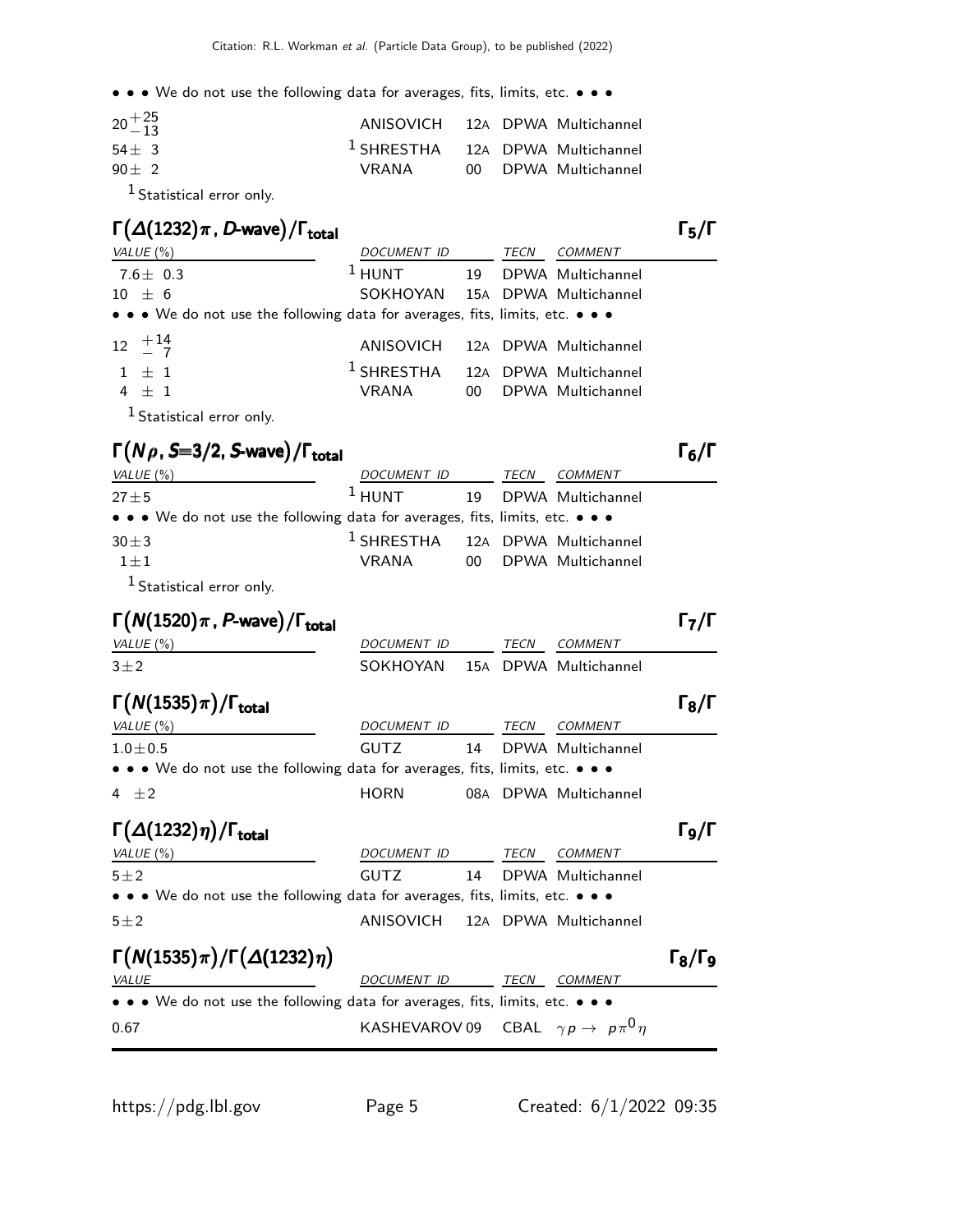### ∆(1700) PHOTON DECAY AMPLITUDES AT THE POLE

# $\Delta(1700)$  →  $N\gamma$ , helicity-1/2 amplitude  $A_{1/2}$

| MODULUS (GeV $^{-1/2}$ )                                                      | PHASE $(^\circ)$     | DOCUMENT ID                    | TECN        | COMMENT               |
|-------------------------------------------------------------------------------|----------------------|--------------------------------|-------------|-----------------------|
| $0.175 \pm 0.020$                                                             | $50 \pm 10$          | SOKHOYAN                       |             | 15A DPWA Multichannel |
| $0.109 \pm 0.010$                                                             | $-21 + {}^{12}_{-6}$ | ROENCHEN 14                    | <b>DPWA</b> |                       |
| • • • We do not use the following data for averages, fits, limits, etc. • • • |                      |                                |             |                       |
| 0.123                                                                         | 11                   | ROENCHEN 15A DPWA Multichannel |             |                       |

# $\Delta(1700)$  →  $N_{\gamma}$ , helicity-3/2 amplitude A<sub>3/2</sub>

| MODULUS (GeV $^{-1/2}$ )                                                      | PHASE $(^\circ)$   | DOCUMENT ID                    | TECN        | COMMENT               |
|-------------------------------------------------------------------------------|--------------------|--------------------------------|-------------|-----------------------|
| $0.180\pm0.020$                                                               | $45 \pm 10$        | SOKHOYAN                       |             | 15A DPWA Multichannel |
| $0.111 + 0.027$<br>$-0.006$                                                   | $12^{+}$ , $9^{0}$ | ROENCHEN 14                    | <b>DPWA</b> |                       |
| • • • We do not use the following data for averages, fits, limits, etc. • • • |                    |                                |             |                       |
| 0.124                                                                         | 22                 | ROENCHEN 15A DPWA Multichannel |             |                       |

# ∆(1700) BREIT-WIGNER PHOTON DECAY AMPLITUDES

|  | $\Delta(1700) \rightarrow N\gamma$ , helicity-1/2 amplitude A <sub>1/2</sub> |  |
|--|------------------------------------------------------------------------------|--|
|--|------------------------------------------------------------------------------|--|

| VALUE (GeV $^{-1/2}$ )                                                        | DOCUMENT ID                                        |     | TECN | COMMENT                                                |
|-------------------------------------------------------------------------------|----------------------------------------------------|-----|------|--------------------------------------------------------|
| 0.100 to 0.160 ( $\approx$ 0.130) OUR ESTIMATE                                |                                                    |     |      |                                                        |
| $0.0872 \pm 0.0189$                                                           |                                                    |     |      | GOLOVATCH 19 DPWA $\gamma p \rightarrow \pi^+ \pi^- p$ |
| $0.156 \pm 0.017$                                                             | $1$ HUNT                                           |     |      | 19 DPWA Multichannel                                   |
| $0.165 \pm 0.020$                                                             | SOKHOYAN                                           |     |      | 15A DPWA Multichannel                                  |
| $0.132 \pm 0.005$                                                             | <sup>1</sup> DUGGER 13 DPWA $\gamma N \to \pi N$   |     |      |                                                        |
| $0.105 \pm 0.005$                                                             | <sup>1</sup> WORKMAN 12A DPWA $\gamma N \to \pi N$ |     |      |                                                        |
| • • • We do not use the following data for averages, fits, limits, etc. • • • |                                                    |     |      |                                                        |
| $0.165 \pm 0.020$                                                             | <b>GUTZ</b>                                        |     |      | 14 DPWA Multichannel                                   |
| $0.160 \pm 0.020$                                                             | ANISOVICH                                          | 12A |      | DPWA Multichannel                                      |
| $0.058 \pm 0.010$                                                             | $1$ SHRESTHA 12A                                   |     |      | DPWA Multichannel                                      |
| 0.226                                                                         | DRECHSEL                                           | 07  |      | DPWA $\gamma N \rightarrow \pi N$                      |
| $0.125 \pm 0.003$                                                             | DUGGER                                             |     |      | 07 DPWA $\gamma N \rightarrow \pi N$                   |
| 0.096                                                                         | PENNER                                             | 02D |      | DPWA Multichannel                                      |
|                                                                               |                                                    |     |      |                                                        |

<sup>1</sup> Statistical error only.

# $\Delta(1700)$  →  $N\gamma$ , helicity-3/2 amplitude  $A_{3/2}$

| <i>VALUE</i> (GeV $^{-1/2}$ )                  | DOCUMENT ID                                                |  | <i>TECN COMMENT</i>                                    |
|------------------------------------------------|------------------------------------------------------------|--|--------------------------------------------------------|
| 0.090 to 0.170 ( $\approx$ 0.130) OUR ESTIMATE |                                                            |  |                                                        |
| $0.0872 \pm 0.0164$                            |                                                            |  | GOLOVATCH 19 DPWA $\gamma p \rightarrow \pi^+ \pi^- p$ |
| $0.0125 \pm 0.0016$                            | <sup>1</sup> HUNT 19 DPWA Multichannel                     |  |                                                        |
| $0.170 \pm 0.025$                              | SOKHOYAN 15A DPWA Multichannel                             |  |                                                        |
| $0.108 \pm 0.005$                              | <sup>1</sup> DUGGER 13 DPWA $\gamma N \to \pi N$           |  |                                                        |
| $0.092 \pm 0.004$                              | <sup>1</sup> WORKMAN 12A DPWA $\gamma N \rightarrow \pi N$ |  |                                                        |